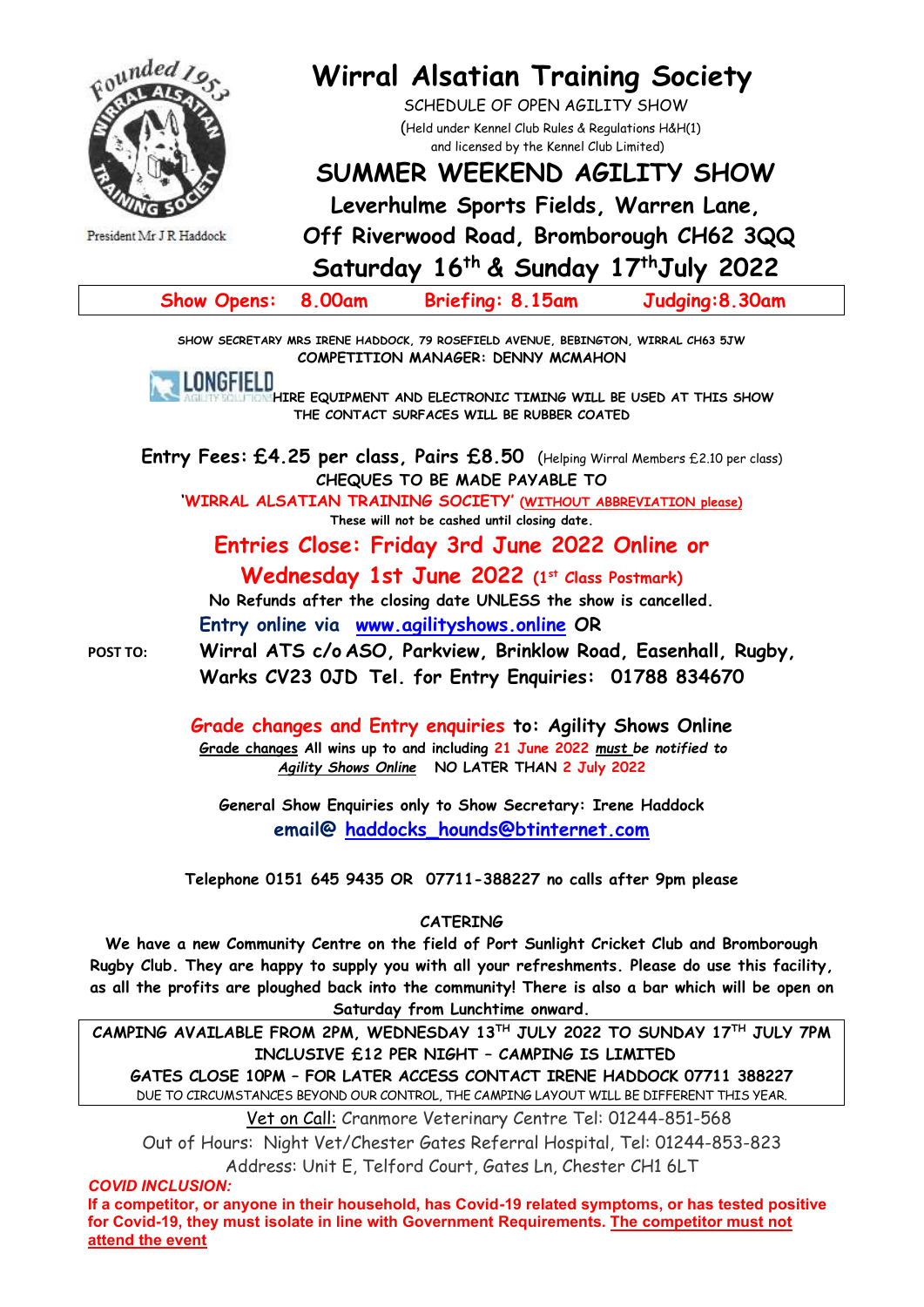

# **JEWLNICK JUMP AND TWIST PAIRS RULES 2022**

1. This class is open to pairs of the same height, grades 1-7. It is open to Small, Medium, Intermediate and Large dogs.

2. It is a combined class with one set of awards

3. One dog will complete an agility course and the other dog a jumping course  $\mathbb{E}^{\{1\}}_{\text{sep}}$ 

4. The judge will decide which course will be run first.

5. The agility course shall consist of 15 obstacles and must include three contacts (they do not have to be three different pieces of agility equipment) and the dog must complete twelve weaves.

6. The jumping course shall consist of fifteen obstacles one of which must be twelve weaves.

7. There will be a baton exchange.

8. A faulty baton exchange will incur 20 faults.

9. If someone loses their Pairs partner, they may run with another partner provided the dog is entered in the show and in the Pairs class.

10. The first FOUR pairs will qualify for the final which will be held at Southam show in September 2022

11. Once a pair has qualified, they may enter other heats for competition but the place in the final will be awarded to the next highest placed pair who have not qualified.

12. Marking will be standard. However, should either dog be eliminated, the whole pair will be eliminated.

The sponsors will provide 1st place trophies and rosettes to 5th place.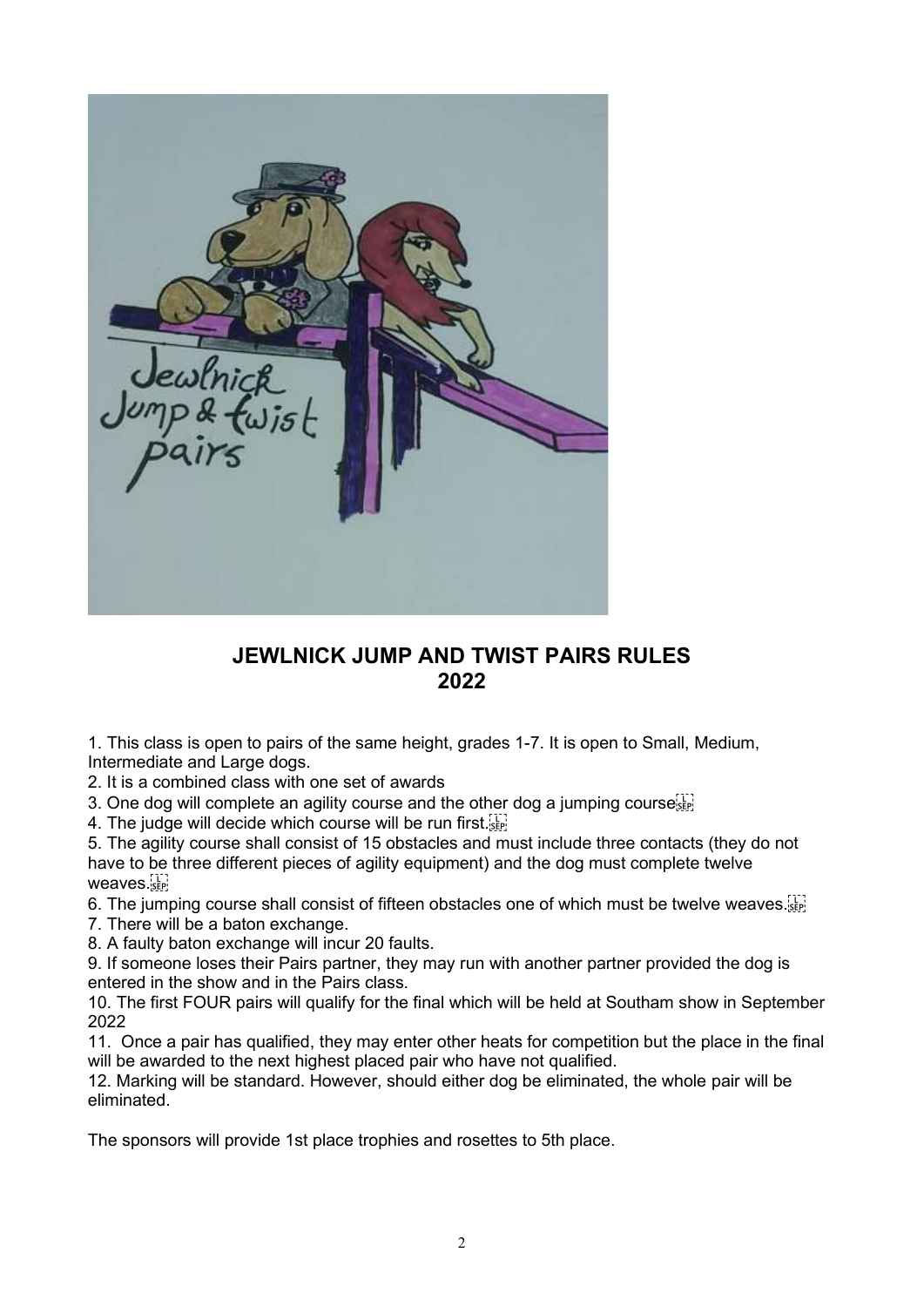| SATURDAY 16TH JULY 2022 |                                                                                                   |                                |              |                         |              |                |   |              |                                  |                                         |  |  |  |  |  |
|-------------------------|---------------------------------------------------------------------------------------------------|--------------------------------|--------------|-------------------------|--------------|----------------|---|--------------|----------------------------------|-----------------------------------------|--|--|--|--|--|
| CLASS<br>NO.            | <b>DESCRIPTION</b>                                                                                | <b>TYPE OF</b><br><b>CLASS</b> | G            | R.                      | $\mathbf{A}$ | D              | E | $\mathsf{s}$ |                                  | <b>JUDGE</b>                            |  |  |  |  |  |
|                         | <b>LARGE</b>                                                                                      |                                |              |                         |              |                |   |              |                                  |                                         |  |  |  |  |  |
| $\mathbf{1}$            | <b>LARGE AGILITY</b>                                                                              | COMBINED                       | $\mathbf{1}$ | $\overline{\mathbf{c}}$ |              |                |   |              |                                  | Nick Robson                             |  |  |  |  |  |
| $\mathbf{2}^{\prime}$   | <b>LARGE AGILITY</b>                                                                              | GRADED                         | 1            | $\overline{\mathbf{c}}$ | 3            |                |   |              |                                  | <b>Kevin Bowers</b>                     |  |  |  |  |  |
| 3                       | <b>LARGE JUMPING</b>                                                                              | COMBINED                       | 1            | $\overline{c}$          | 3            | $\overline{4}$ |   |              |                                  | Sammy Cooper                            |  |  |  |  |  |
| 4                       | <b>LARGE AGILITY</b>                                                                              | COMBINED                       |              |                         | 3            | 4              | 5 |              |                                  | Nick Robson                             |  |  |  |  |  |
| 5                       | <b>LARGE AGILITY</b>                                                                              | GRADED                         |              |                         |              | 4              | 5 |              |                                  | Mike Hallam                             |  |  |  |  |  |
| 6                       | LARGE JUMPING                                                                                     | GRADED                         |              |                         |              |                | 5 | 6            | 7                                | Sammy Cooper                            |  |  |  |  |  |
| $\overline{7}$          | LARGE AGILITY                                                                                     | GRADED                         |              |                         |              |                |   | 6            | $\overline{7}$                   | Mike Hallam                             |  |  |  |  |  |
| 8                       | <b>LARGE AGILITY</b>                                                                              | <b>COMBINED</b>                |              |                         |              |                |   | 6            | $\overline{7}$                   | <b>Kevin Bowers</b>                     |  |  |  |  |  |
| 9                       | SPECIAL LARGE STEEPLECHASE<br>(SEPARATE AWARDS Comb 1-3: Comb 4-7)                                | <b>COMBINED</b>                | 1            | $\overline{c}$          | 3            | 4              | 5 | 6            | $\overline{7}$                   | Karen Miaskowski                        |  |  |  |  |  |
|                         | <b>INTERMEDIATE</b>                                                                               |                                |              |                         |              |                |   |              |                                  |                                         |  |  |  |  |  |
| 10                      | INTERMEDIATE AGILITY                                                                              | <b>COMBINED</b>                | $\mathbf{1}$ | $\boldsymbol{2}$        |              |                |   |              |                                  | Nick Robson                             |  |  |  |  |  |
| 11                      | INTERMEDIATE AGILITY                                                                              | GRADED                         | $\mathbf{1}$ | $\overline{c}$          | $\mathbf{3}$ |                |   |              |                                  | <b>Kevin Bowers</b>                     |  |  |  |  |  |
| 12                      | INTERMEDIATE JUMPING                                                                              | <b>COMBINED</b>                | 1            | $\overline{c}$          | 3            | 4              |   |              |                                  | Sammy Cooper                            |  |  |  |  |  |
| 13                      | INTERMEDIATE AGILITY                                                                              | <b>COMBINED</b>                |              |                         | 3            | 4              | 5 |              |                                  | Nick Robson                             |  |  |  |  |  |
| 14                      | INTERMEDIATE AGILITY                                                                              | GRADED                         |              |                         |              | 4              | 5 |              |                                  | Mike Hallam                             |  |  |  |  |  |
| 15                      | INTERMEDIATE JUMPING                                                                              | GRADED                         |              |                         |              |                | 5 | 6            | $\overline{7}$                   | Sammy Cooper                            |  |  |  |  |  |
| 16                      | INTERMEDIATE AGILITY                                                                              | GRADED                         |              |                         |              |                |   | 6            | 7                                | Mike Hallam                             |  |  |  |  |  |
| 17<br>18                | INTERMEDIATE AGILITY<br>SPECIAL INTERMEDIATE STEEPLECHASE<br>(SEPARATE AWARDS Comb 1-3; Comb 4-7) | COMBINED<br><b>COMBINED</b>    | $\mathbf{1}$ | $\overline{c}$          | 3            | 4              | 5 | 6<br>6       | $\overline{7}$<br>$\overline{7}$ | <b>Kevin Bowers</b><br>Karen Miaskowski |  |  |  |  |  |
|                         | <b>MEDIUM</b>                                                                                     |                                |              |                         |              |                |   |              |                                  |                                         |  |  |  |  |  |
| 19                      | MEDIUM AGILITY                                                                                    | COMBINED                       | 1            | $\overline{c}$          |              |                |   |              |                                  | Nick Robson                             |  |  |  |  |  |
| 20                      | MEDIUM AGILITY                                                                                    | GRADED                         | 1            | $\overline{c}$          | $\mathbf{3}$ |                |   |              |                                  | Kevin Bowers                            |  |  |  |  |  |
| 21                      | <b>MEDIUM JUMPING</b>                                                                             | COMBINED                       | 1            | $\overline{c}$          | 3            | 4              |   |              |                                  | Sammy Cooper                            |  |  |  |  |  |
| 22                      | MEDIUM AGILITY                                                                                    | COMBINED                       |              |                         | 3            |                | 5 |              |                                  | Nick Robson                             |  |  |  |  |  |
| 23                      | MEDIUM AGILITY                                                                                    | GRADED                         |              |                         |              | 4              | 5 |              |                                  | Mike Hallam                             |  |  |  |  |  |
| 24                      | MEDIUM JUMPING                                                                                    | COMBINED                       |              |                         |              |                | 5 | 6            | 7                                | Sammy Cooper                            |  |  |  |  |  |
| 25                      | MEDIUM AGILITY                                                                                    | GRADED                         |              |                         |              |                |   | 6            | 7                                | Mike Hallam                             |  |  |  |  |  |
| 26                      | MEDIUM AGILITY                                                                                    | COMBINED                       |              |                         |              |                |   | 6            | 7                                | Kevin Bowers                            |  |  |  |  |  |
| 27                      | SPECIAL MEDIUM STEEPLECHASE<br>(SEPARATE AWARDS Comb 1-3; Comb 4-7)                               | COMBINED                       | 1            | $\boldsymbol{2}$        | $\mathbf{3}$ | 4              | 5 | 6            | 7                                | Karen Miaskowski                        |  |  |  |  |  |
|                         |                                                                                                   |                                |              |                         |              |                |   |              |                                  |                                         |  |  |  |  |  |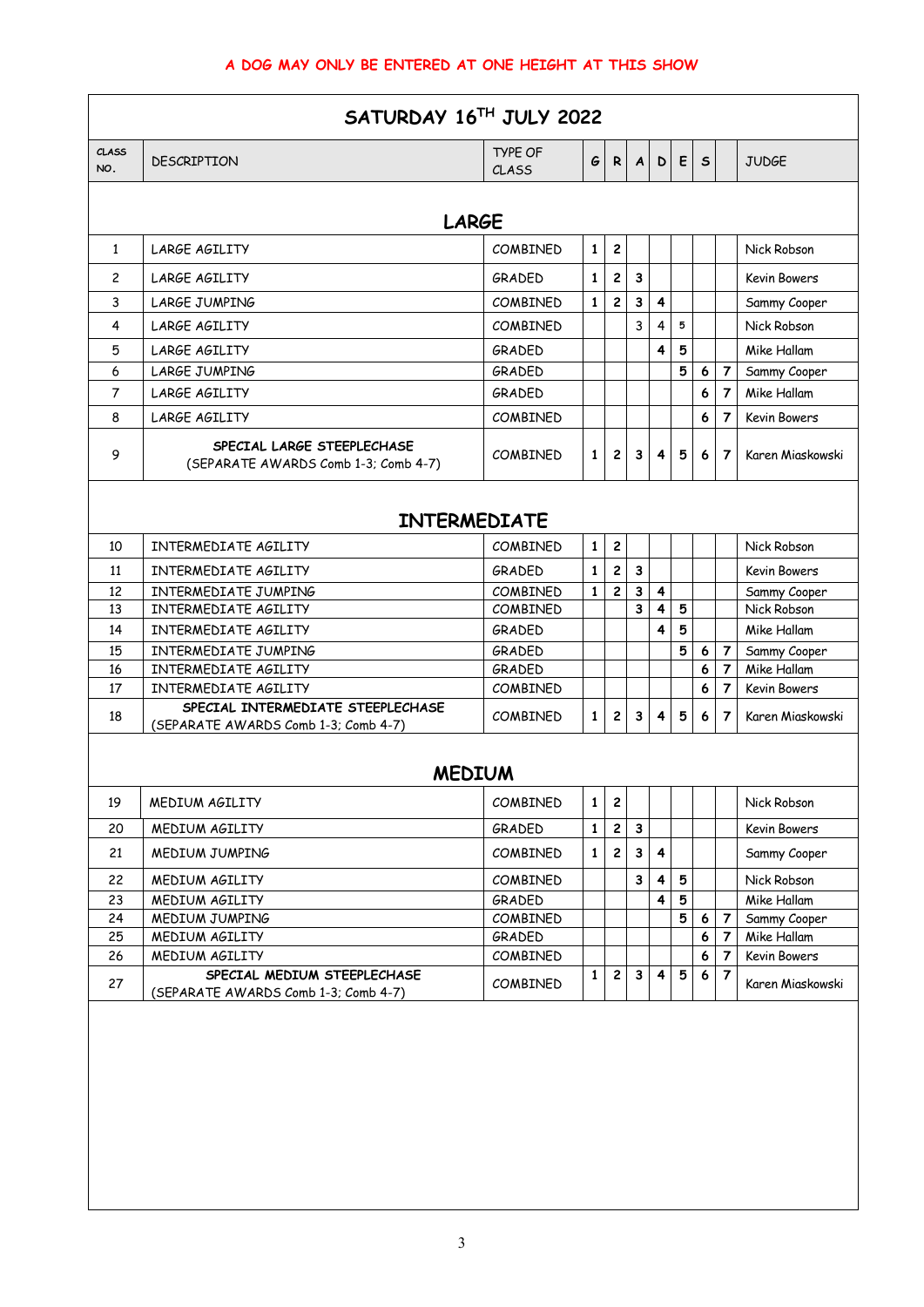|    | <b>SMALL</b>                                                                                                          |                                                      |              |                         |              |   |                  |   |                |                     |  |   |                |                     |  |
|----|-----------------------------------------------------------------------------------------------------------------------|------------------------------------------------------|--------------|-------------------------|--------------|---|------------------|---|----------------|---------------------|--|---|----------------|---------------------|--|
| 28 | SMALL AGILITY                                                                                                         | COMBINED                                             | Nick Robson  |                         |              |   |                  |   |                |                     |  |   |                |                     |  |
| 29 | SMALL AGILITY                                                                                                         | $\overline{2}$<br>3<br>$\mathbf{1}$<br>GRADED        |              |                         |              |   |                  |   |                | <b>Kevin Bowers</b> |  |   |                |                     |  |
| 30 | SMALL JUMPING                                                                                                         | COMBINED                                             | $\mathbf{1}$ | $\overline{c}$          | $\mathbf{3}$ | 4 |                  |   |                | Sammy Cooper        |  |   |                |                     |  |
| 31 | SMALL AGILITY                                                                                                         | <b>COMBINED</b>                                      |              |                         | 3            | 4 | 5                |   |                | Nick Robson         |  |   |                |                     |  |
| 32 | SMALL AGILITY                                                                                                         | GRADED                                               |              |                         | 4            | 5 |                  |   | Mike Hallam    |                     |  |   |                |                     |  |
| 33 | SMALL JUMPING                                                                                                         | 5<br><b>COMBINED</b>                                 |              |                         |              |   |                  | 6 | $\overline{7}$ | Sammy Cooper        |  |   |                |                     |  |
| 34 | SMALL AGILITY                                                                                                         | GRADED                                               |              |                         |              |   |                  | 6 | $\overline{7}$ | Mike Hallam         |  |   |                |                     |  |
| 35 | SMALL AGILITY                                                                                                         | <b>COMBINED</b>                                      |              |                         |              |   |                  |   |                |                     |  | 6 | $\overline{7}$ | <b>Kevin Bowers</b> |  |
| 36 | SPECIAL SMALL STEEPLECHASE<br>Steeplechase will only include jumps and tunnel<br>(Separate awards Comb 1-3, Comb 4-7) | <b>COMBINED</b>                                      | $\mathbf{1}$ | $\overline{\mathbf{c}}$ | 3            | 4 | 5                | 6 | $\overline{7}$ | Karen Miaskowski    |  |   |                |                     |  |
| 37 | SPECIAL JUNIOR JUMPING<br>(Separate Awards Comb 1-3, Comb 4-7)                                                        | COMBINED                                             | $\mathbf{1}$ | $\overline{c}$          | 3            | 4 | 5                | 6 | $\overline{7}$ | Sammy Cooper        |  |   |                |                     |  |
| 38 | SPECIAL ANYSIZE JUMPING                                                                                               | THESE TWO CLASSES WILL RUN                           |              |                         |              |   | Karen Miaskowski |   |                |                     |  |   |                |                     |  |
| 39 | SPECIAL VETERAN JUMPING                                                                                               | TOGETHER OVER THE SAME COURSE                        |              |                         |              |   |                  |   |                |                     |  |   |                |                     |  |
| 40 | SPECIAL ANYSIZE STEEPLECHASE                                                                                          | TWO CLASSES WILL RUN<br><b>THESE</b>                 |              |                         |              |   |                  |   |                | Karen Miaskowski    |  |   |                |                     |  |
| 41 | SPECIAL VETERAN STEEPLECHASE                                                                                          | TOGETHER OVER THE SAME COURSE                        |              |                         |              |   |                  |   |                |                     |  |   |                |                     |  |
| 42 | SPECIAL JEWLNICK JUMP AND TWIST PAIRS                                                                                 | COMBINED CLASS GRADES 1 - 7 -<br>SEE BELOW FOR RULES |              |                         |              |   |                  |   |                | Mike Hallam         |  |   |                |                     |  |
|    | DOGS THAT ENTER CLASSES 38,39,40 or 41, MAY NOT ENTER ANY OTHER CLASS AT THIS<br>$\bullet$<br><b>SHOW</b>             |                                                      |              |                         |              |   |                  |   |                |                     |  |   |                |                     |  |

**Allocation of judges to classes is provisional and may change. All competitors will be informed of the class running order and judge allocation with their running orders**

THANKS TO OUR RESERVE JUDGES (BOTH DAYS):

**ZOE AND ADAM WATSON**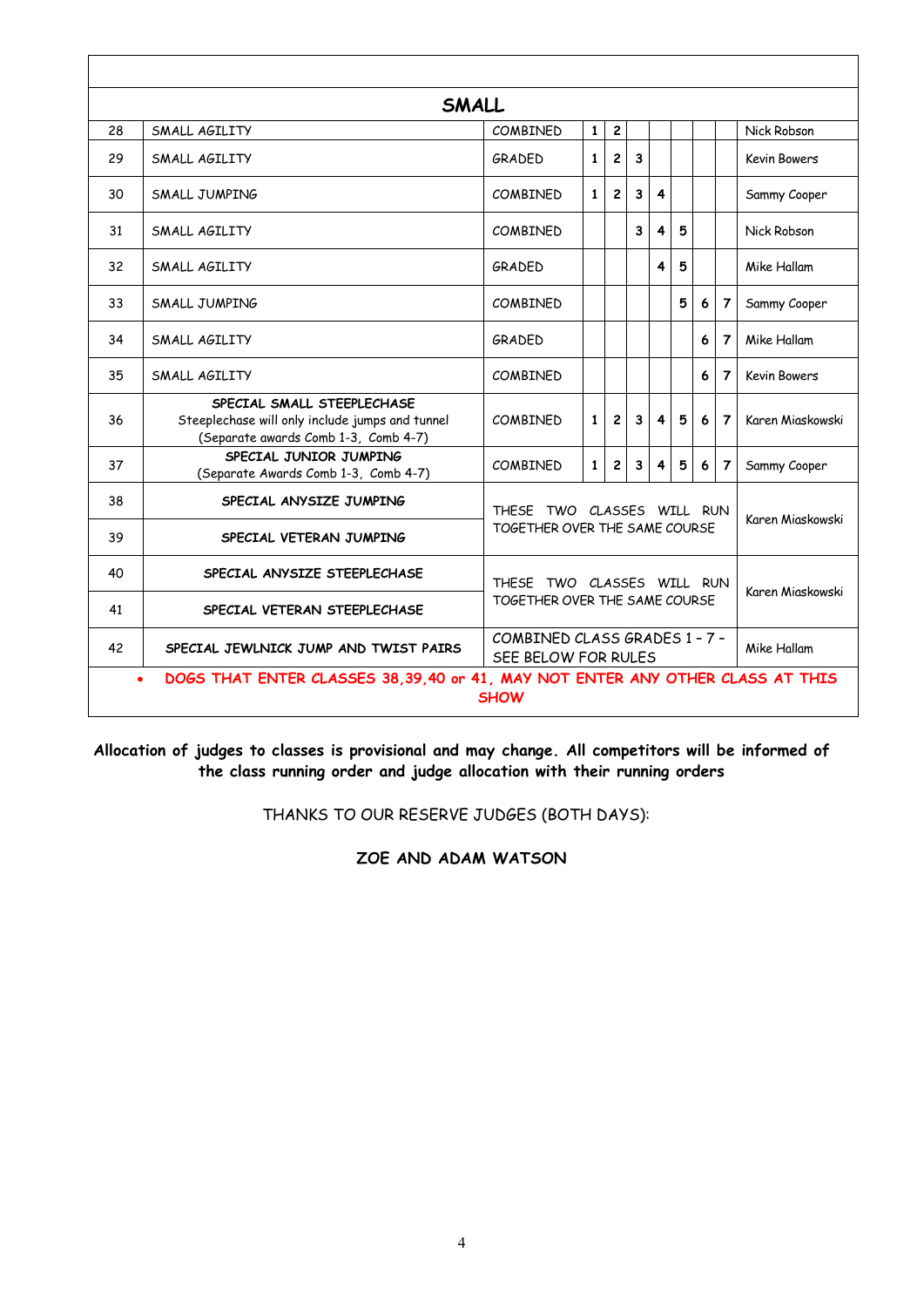|              | SUNDAY $17TH$ JULY 2022                                                   |                         |              |                         |              |              |        |              |                                  |                                             |  |  |  |  |
|--------------|---------------------------------------------------------------------------|-------------------------|--------------|-------------------------|--------------|--------------|--------|--------------|----------------------------------|---------------------------------------------|--|--|--|--|
| CLASS<br>NO. | <b>DESCRIPTION</b>                                                        | <b>TYPE OF</b><br>CLASS | $\epsilon$   | $\mathsf{R}$            | $\mathbf{A}$ | $\mathbf{D}$ | E      | $\mathsf{s}$ |                                  | <b>JUDGE</b>                                |  |  |  |  |
|              | <b>LARGE</b>                                                              |                         |              |                         |              |              |        |              |                                  |                                             |  |  |  |  |
| 43           | LARGE AGILITY                                                             | GRADED                  | 1            | 2                       |              |              |        |              |                                  | Helen Golding                               |  |  |  |  |
| 44           | <b>LARGE JUMPING</b>                                                      | GRADED                  | $\mathbf{1}$ | 2                       | 3            |              |        |              |                                  | Michelle Sturge                             |  |  |  |  |
| 45           | <b>LARGE JUMPING</b>                                                      | COMBINED                | $\mathbf{1}$ | $\overline{\mathbf{c}}$ | 3            | 4            |        |              |                                  | Sarah Gold                                  |  |  |  |  |
| 46           | <b>LARGE AGILITY</b>                                                      | GRADED                  |              |                         | 3            | 4            | 5      |              |                                  | Stephanie Wilson-Astbury                    |  |  |  |  |
| 47           | <b>LARGE JUMPING</b>                                                      | GRADED                  |              |                         |              | 4            | 5      |              |                                  | Michelle Sturge                             |  |  |  |  |
| 48           | <b>LARGE JUMPING</b>                                                      | <b>COMBINED</b>         |              |                         |              |              | 5      | 6            | $\overline{7}$                   | Sarah Gold                                  |  |  |  |  |
|              |                                                                           |                         |              |                         |              |              |        |              |                                  |                                             |  |  |  |  |
| 49           | LARGE JUMPING                                                             | <b>COMBINED</b>         |              |                         |              |              |        | 6            | 7                                | Michelle Sturge                             |  |  |  |  |
| 50           | LARGE AGILITY<br>SPECIAL LARGE STEEPLECHASE                               | <b>GRADED</b>           | 1            | 2                       | 3            | 4            | 5      | 6<br>6       | $\overline{7}$<br>$\overline{7}$ | Stephanie Wilson-Astbury                    |  |  |  |  |
| 51           | (SEPARATE AWARDS Comb1-3; Comb 4-7)                                       | <b>COMBINED</b>         |              |                         |              |              |        |              |                                  | Nigel Perry                                 |  |  |  |  |
|              | <b>INTERMEDIATE</b>                                                       |                         |              |                         |              |              |        |              |                                  |                                             |  |  |  |  |
| 52           | INTERMEDIATE AGILITY                                                      | GRADED                  | 1            | 2                       |              |              |        |              |                                  | Helen Golding                               |  |  |  |  |
| 53           | INTERMEDIATE JUMPING                                                      | <b>GRADED</b>           | $\mathbf{1}$ | $\overline{c}$          | 3            |              |        |              |                                  | Michelle Sturge                             |  |  |  |  |
| 54           | INTERMEDIATE JUMPING                                                      | COMBINED                | $\mathbf{1}$ | $\overline{c}$          | $\mathbf{3}$ | 4            |        |              |                                  | Sarah Gold                                  |  |  |  |  |
| 55<br>56     | INTERMEDIATE AGILITY<br>INTERMEDIATE JUMPING                              | GRADED<br><b>GRADED</b> |              |                         | 3            | 4<br>4       | 5<br>5 |              |                                  | Stephanie Wilson-Astbury<br>Michelle Sturge |  |  |  |  |
| 57           | INTERMEDIATE JUMPING                                                      | COMBINED                |              |                         |              |              | 5      | 6            | $\overline{7}$                   | Sarah Gold                                  |  |  |  |  |
| 58           | INTERMEDIATE JUMPING                                                      | COMBINED                |              |                         |              |              |        | 6            | 7                                | Michelle Sturge                             |  |  |  |  |
| 59           | INTERMEDIATE AGILITY                                                      | GRADED                  |              |                         |              |              |        | 6            | $\overline{7}$                   | Stephanie Wilson-Astbury                    |  |  |  |  |
| 60           | SPECIAL INTERMEDIATE STEEPLECHASE<br>(SEPARATE AWARDS Comb 1-3; Comb 4-7) | COMBINED                | $\mathbf{1}$ | $\mathbf{2}$            | $\mathbf{3}$ | 4            | 5      | 6            | $\overline{7}$                   | Nigel Perry                                 |  |  |  |  |
|              |                                                                           | <b>MEDIUM</b>           |              |                         |              |              |        |              |                                  |                                             |  |  |  |  |
| 61           | MEDIUM AGILITY                                                            | <b>GRADED</b>           | 1            | 2                       |              |              |        |              |                                  | Helen Golding                               |  |  |  |  |
| 62           | <b>MEDIUM JUMPING</b>                                                     | COMBINED                | $\mathbf{1}$ | 2                       | 3            |              |        |              |                                  | Michelle Sturge                             |  |  |  |  |
| 63           | MEDIUM JUMPING                                                            | COMBINED                | $1\vert$     | $\mathbf{2}$            | 3            | 4            |        |              |                                  | Sarah Gold                                  |  |  |  |  |
| 64           | MEDIUM AGILITY                                                            | <b>GRADED</b>           |              |                         | 3            | 4            | 5      |              |                                  | Stephanie Wilson-Astbury                    |  |  |  |  |
| 65           | <b>MEDIUM JUMPING</b>                                                     | COMBINED                |              |                         |              | 4            | 5      |              |                                  | Michelle Sturge                             |  |  |  |  |
| 66           | <b>MEDIUM JUMPING</b>                                                     | <b>COMBINED</b>         |              |                         |              |              | 5      | 6            | $\overline{7}$                   | Sarah Gold                                  |  |  |  |  |
| 67           | MEDIUM AGILITY                                                            | COMBINED                |              |                         |              |              |        | 6            | 7                                | Michelle Sturge                             |  |  |  |  |
| 68           | MEDIUM JUMPING                                                            | GRADED                  |              |                         |              |              |        | 6            | 7                                | Stephanie Wilson-Astbury                    |  |  |  |  |
| 69           | SPECIAL MEDIUM STEEPLECHASE<br>(SEPARATE AWARDS Comb1-3; Comb 4-7)        | COMBINED                | 1            | 2                       | 3            | 4            | 5      | 6            | 7                                | Nigel Perry                                 |  |  |  |  |
|              |                                                                           | SMALL                   |              |                         |              |              |        |              |                                  |                                             |  |  |  |  |
| 70           | SMALL AGILITY                                                             | GRADED                  | 1            | 2                       |              |              |        |              |                                  | Helen Golding                               |  |  |  |  |
| 71           | SMALL JUMPING                                                             | COMBINED                | $\mathbf{1}$ | $\overline{\mathbf{c}}$ | 3            |              |        |              |                                  | Michelle Sturge                             |  |  |  |  |
| 72           | SMALL JUMPING                                                             | COMBINED                | 1            | 2                       | 3            | 4            |        |              |                                  | Sarah Gold                                  |  |  |  |  |
| 73           | SMALL AGILITY                                                             | GRADED                  |              |                         | 3            | 4            | 5      |              |                                  | Stephanie Wilson-Astbury                    |  |  |  |  |
| 74           | SMALL JUMPING                                                             | COMBINED                |              |                         |              | 4            | 5      |              |                                  | Michelle Sturge                             |  |  |  |  |
| 75           | SMALL JUMPING                                                             | COMBINED                |              |                         |              |              | 5      | 6            | $\overline{7}$                   | Sarah Gold                                  |  |  |  |  |
| 76           | SMALL AGILITY                                                             | COMBINED                |              |                         |              |              |        | 6            | 7                                | Michelle Sturge                             |  |  |  |  |
| 77           | SMALL JUMPING                                                             | GRADED                  |              |                         |              |              |        | 6            | 7                                | Stephanie Wilson-Astbury                    |  |  |  |  |
|              |                                                                           |                         |              |                         |              |              |        |              |                                  |                                             |  |  |  |  |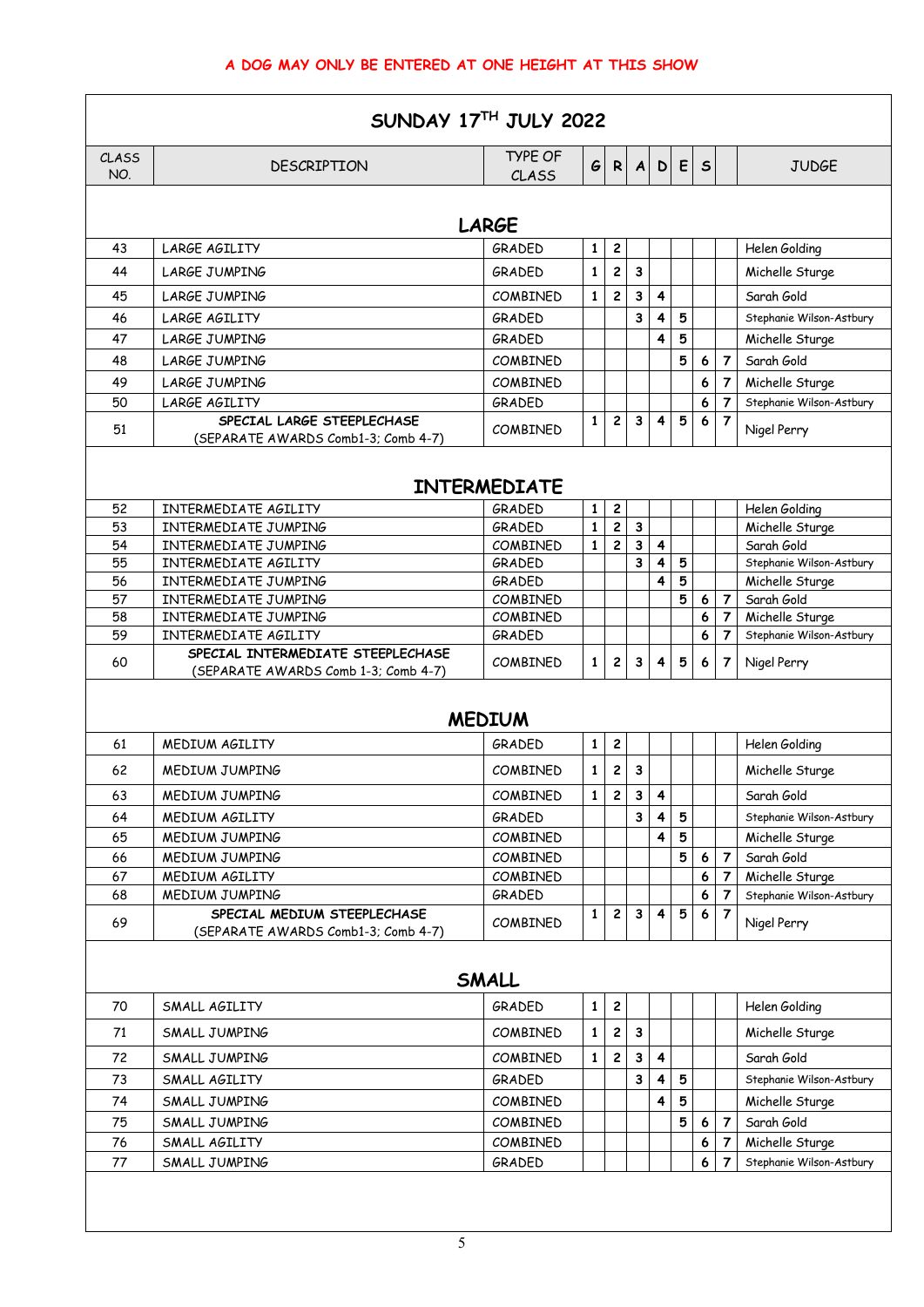| 78 | SPECIAL SMALL STEEPLECHASE<br>(SEPARATE AWARDS Comb 1-3; Comb 4-7)                 | <b>COMBINED</b>                                                                                      | $\mathbf{1}$  | $\mathbf{2}$ | 3 <sup>1</sup> | 4 | 5 | 6             |  | Nigel Perry |
|----|------------------------------------------------------------------------------------|------------------------------------------------------------------------------------------------------|---------------|--------------|----------------|---|---|---------------|--|-------------|
| 79 | SPECIAL JUNIOR JUMPING<br>(SEPARATE AWARDS Comb 1-3, Comb 4-7)                     | 3 <sup>1</sup><br>$\overline{2}$<br>4 <sup>1</sup><br>5<br>7<br>$\mathbf{1}$<br>6<br><b>COMBINED</b> |               |              |                |   |   | Helen Golding |  |             |
| 80 | SPECIAL ANYSIZE JUMPING                                                            | THESE TWO CLASSES WILL RUN                                                                           | Helen Golding |              |                |   |   |               |  |             |
| 81 | SPECIAL VETERAN JUMPING                                                            | TOGFTHER OVER THE SAME COURSE                                                                        |               |              |                |   |   |               |  |             |
| 82 | SPECIAL ANYSIZE STEEPLECHASE                                                       | THESE TWO CLASSES WILL RUN<br>Nigel Perry<br>TOGETHER OVER THE SAME COURSE                           |               |              |                |   |   |               |  |             |
| 83 | SPECIAL VETERAN STEEPLECHASE                                                       |                                                                                                      |               |              |                |   |   |               |  |             |
|    | DOGS THAT ENTER CLASSES 80,81 82 or 83, MAY NOT ENTER ANY OTHER CLASS AT THIS SHOW |                                                                                                      |               |              |                |   |   |               |  |             |

**Allocation of judges to classes is provisional and may change. All competitors will be informed of the class running order and judge allocation with their running orders**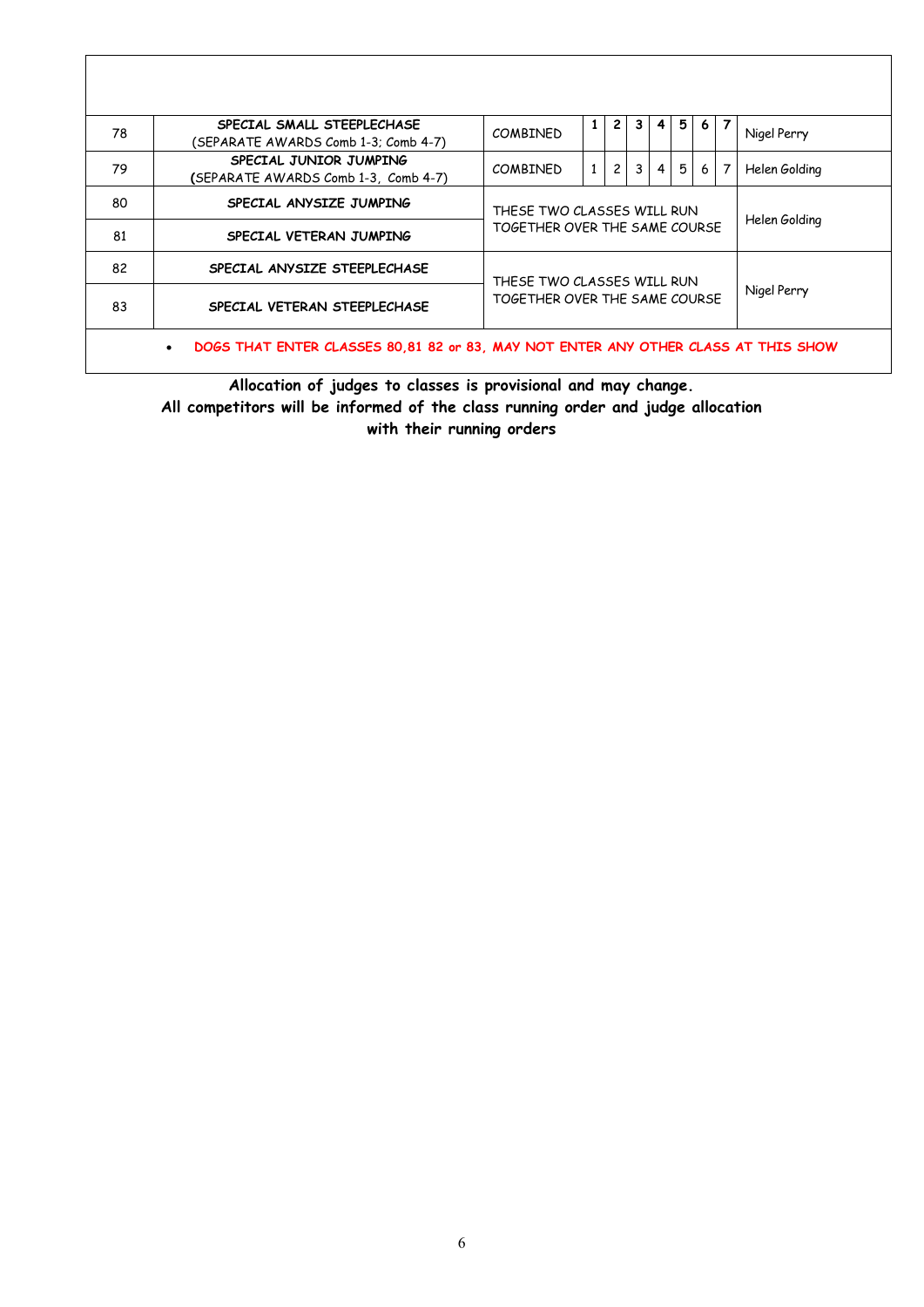#### **ELIGIBILITY FOR CLASSES**

In the following definitions of classes First Prizes or other prize wins are those gained in standard classes at any Kennel Club licensed Championship Agility, Premier Agility, Open Agility or Limited Agility Shows (i.e., special classes and invitational events excepted). Only a first place with a clear round completed within the course time set by the judge will count towards grade progression.

Standard classes may be scheduled for Agility Shows, as Agility classes or Jumping classes. All standard classes must contain the Weaving Poles obstacle. Standard Agility classes must contain the following elements: "A Ramp," Dog Walk and See-Saw. With this proviso classes are defined as follows: -

A maximum of four standard classes may be scheduled for any dog on an individual day of competition. Any number of special classes may be scheduled.

**Class Structure**. A Class may either be held as a Graded Class or a Combined Class. A Graded Class may be scheduled for a maximum of three consecutive Grades with separate results and awards issued for each grade. A Combined Class may be scheduled for more than one consecutive grade with one overall set of results.

**Progression**. Progression from each Grade will be determined by the eligibility for the class as referenced in H(1)(A)11. Results from Combined Classes will only count towards progression from the dog's current grade. To count for progression wins must be gained in standard classes at Kennel Club Licensed Agility Shows. Only a first place with a clear round completed within the course time set by the judge will count towards grade progression.

Competitors will be allowed to walk the course set at Small, Medium, or Large height without their dog(s) before the class begins. Hurdles may be raised/lowered during the course walking time if multiple heights are offered within the same class.

Competitors must follow current COVID guidelines.<https://www.nhs.uk/conditions/coronavirus-covid-19>

**Points Progression.** At the handler's discretion a dog may progress up to Grade 4 by winning 100 points at each grade, using the Agility Warrant points scheme (Regulation K3.c refers). **A minimum of 50 points must be gained in agility (not jumping) classes in the relevant grade.** If this method of progression is selected, the handler must ensure the Show Secretary signs the dog's Agility Record Book at the first show entered at the higher grade. There is no time limit on this progression, however once a dog has progressed, it cannot return to a previous grade.

Progression on points must be done prior to the closing date of entries. It is not possible to change a grade on points once the entries have closed.

#### **STANDARD CLASSES**

Only first prizes and points gained in standard classes at Kennel Club licensed Agility Shows may be used for progression through the classes. (A dog is only eligible for one grade). In defining the eligibility of the owner or handler for Grade 1, the two wins and points progression referred to in the definition apply only to one dog and not an accumulation of dogs**.** 

#### **Grade 1**

Open to owners, handlers or dogs which have not gained a minimum of two first places at Grade 1 at Kennel Club Licensed Agility Shows, at least one of which must have been gained in an agility (not jumping) class. N.B Owners, handlers or dogs previously qualified out of Grade 1 are not eligible for this class.

#### **Grade 2**

Open to dogs which are not eligible for Grade 1 or have elected to progress on points from Grade 1 and are not eligible for Grades 3, 4, 5, 6, or 7.

#### **Grade 3**

Open to dogs which have gained a minimum of two first places at Grade 2 at Kennel Club Licensed Agility Shows, one of which must have been gained in an agility (not jumping) class or have elected to progress on points from Grade 2 and are not eligible for Grades 2, 4, 5, 6 or 7.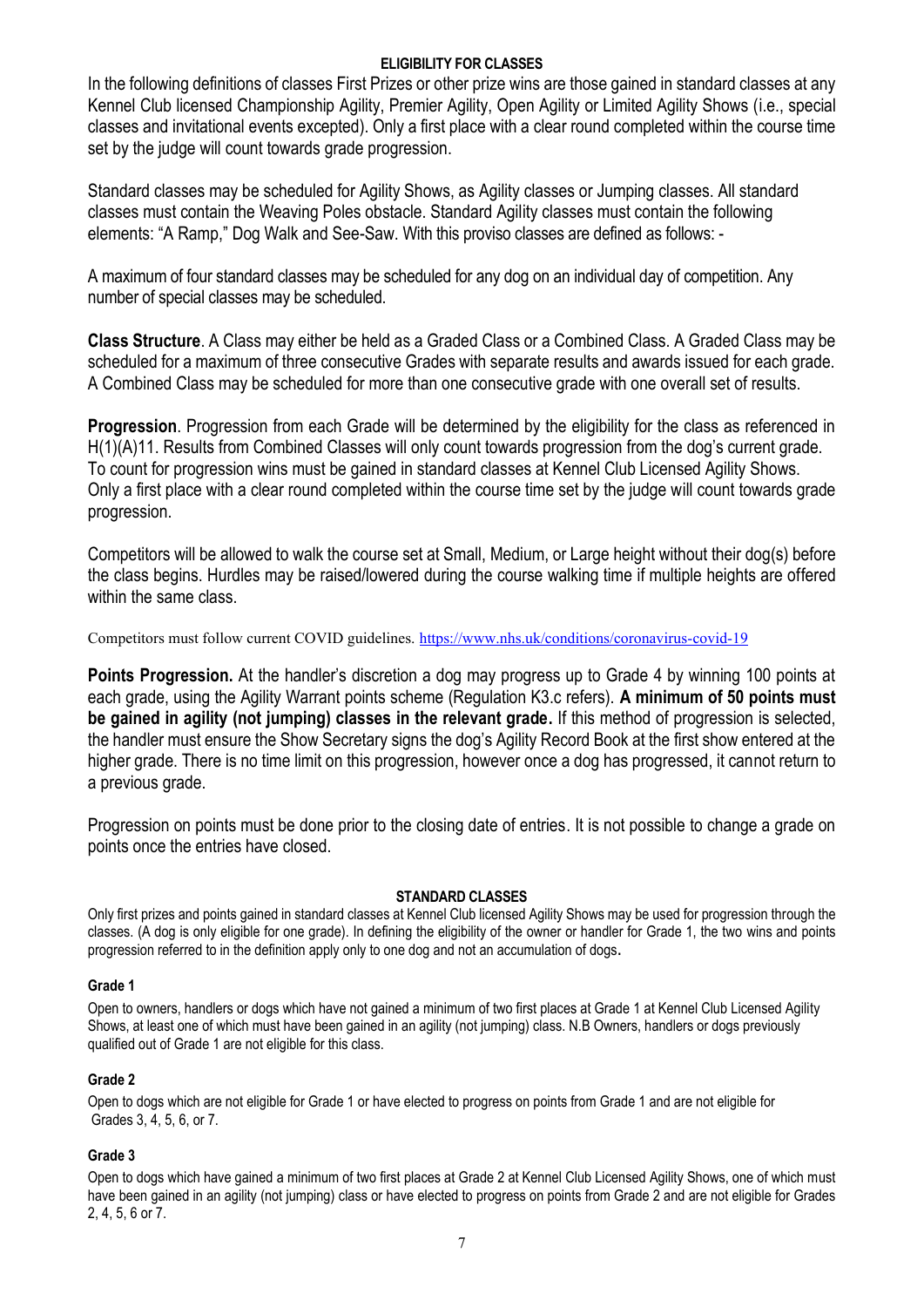#### **Grade 4**

Open to dogs which have gained a minimum of three first places at Grade 3 at Kennel Club Licensed Agility Shows, two of which must have been gained in agility (not jumping classes), or have elected to progress on points from Grade 3 and are not eligible for Grades 2, 3, 5, 6 or 7

#### **Grade 5**

Open to dogs which have gained a minimum of four first places at Grade 4 at Kennel Club Licensed Agility Shows, two of which must have been gained in agility (not jumping) classes, and are not eligible for Grades 2, 3, 4, 6 or 7

#### **Grade 6**

Open to dogs which have gained a minimum of four first places at Grade 5 at Kennel Club Licensed Agility Shows, two of which must have been gained in agility (not jumping) classes, and are not eligible for Grades 2, 3, 4, 5 or 7.

#### **Grade 7**

Open to dogs which have gained a minimum of five first places at Grade 6 at Kennel Club Licensed Agility Shows, three of which must have been gained in agility (not jumping) classes, and are not eligible for Grades 2, 3, 4, 5 or 6.

#### **SPECIAL CLASSES**

Societies may schedule classes other than those defined above as "Special classes." The eligibility for "Special" classes must be defined by the Society and included in the schedule. The word "Special" must be included in the title of the class. Where special classes are classified for older and/or inexperienced dogs, the height of the hurdles, the A-ramp, and the dog walk, and the length of the long jump, may be reduced below the dimensions specified in these regulations, in which case such dimensions must be included in the class definition in the show schedule.

Marking for special classes may deviate from marking for standard classes but must be specified in the schedule. Wins, places, and clear rounds in special classes will not count towards agility warrant points or grade progression at Kennel Club shows.

**Special Steeplechase Classes** (9, 18, 27, 36,40,41,51,60, 69, 78, 82, 83) - A flowing course that will contain only jumps and tunnels.

**Special Any size/Veteran Classes** (38,39,40, 41,80,81,82,83): Jumps will be set at Medium (450mm), Small(350mm) or micro (250mm) height. Handlers may decide on the day which height they wish to run their dogs at. The Special Any size courses will include only jumps and tunnels.

Separate awards will be made in these classes to Veteran dogs of 9 years or over on the first day of the show i.e., for dogs born on or before 16<sup>th</sup> July 2013. <u>If a dog's date of birth is unknown, please specify on the entry</u> form if it is a veteran. A dog entered in any of these classes will not be able to enter in any other classes at this show.

#### **Special Junior Classes** (37 & 79)

Open to Junior handlers under the age of 18 years on the first day of the show. i.e., for handlers born on or after 16<sup>th</sup> July 2004. For Large, Intermediate, Medium, and Small dogs. The awards will be combined between heights but split between grades 1-3 combined and grades 4-7 combined.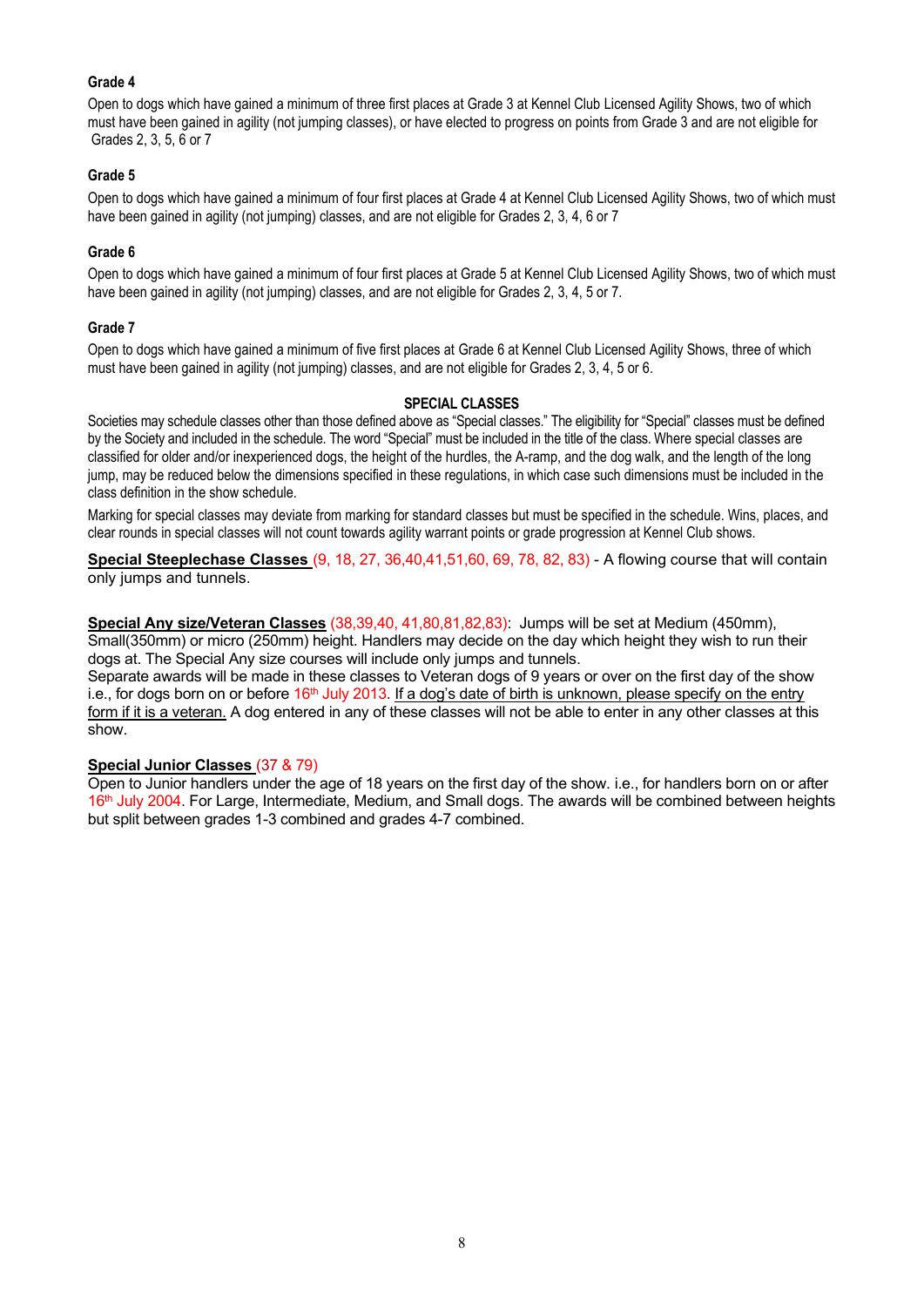#### **RULES AND REGULATIONS**

- 1. Dogs entered at Kennel Club licensed Agility Shows must be registered at the Kennel Club in accordance with Kennel Club Regulations for Classification and Registration B, or else registration or transfer of registration must have been applied for. The registration number/ authority to compete (ATC) number will be required for each entry.
- 2. All dogs registered and resident outside the UK must be issued with a Kennel Club Authority to Compete (ATC) number before entry to the show/event can be made. All overseas entries without a Kennel Club Registration number or an Authority to Compete number will be returned to the exhibitor/competitor.
- 3. Entry Fee £4.25 Per Dog Per Class. Pairs £8.50 per class. Entry Fee for Helping Wirral Members £2.10 per dog per class.

Camping Fee Per Unit: Wed to Sat nights £12 per night

- 4. There will be no prize money at this show
- 5. Entries: by post to the processor, Agility Shows Online, or online vi[a https://agilityshows.online](https://agilityshows.online/)
- 6. The Committee reserves to itself the right to refuse entries.
- 7. Only dogs of 18 calendar months of age and over on the day of competition are eligible for competition at Kennel Club licensed Agility Shows.
- 8. A dog must not compete in the same class more than once, including special classes.
- 9. Organisers of open agility shows may set a capping level on the entries to be accepted in any standard or special class and may decline entries received after the capping level has been reached. *COVID INCLUSION: Specific guidance on capped classes has been issued, including a change to the minimum capping limit:*  **[thekennelclub.org.uk/resumptionofevents](https://www.thekennelclub.org.uk/resumptionofevents)**
- 10. Not For Competition entries will be accepted for dogs aged four calendar months and over. Dogs must be Kennel Club registered with their details recorded on the entry form. *COVID INCLUSION: Specific guidance on capped classes has been issued, including a change to the minimum capping limit:* **[thekennelclub.org.uk/resumptionofevents](https://www.thekennelclub.org.uk/resumptionofevents)**
- 11. No bitch in season is allowed to compete.
- 12. The mating of bitches within the precincts of the competitions is forbidden.
- 13. No person shall carry out punitive correction or harsh handling of a dog at any time within the boundaries of the Show.
- 14. Dogs must not wear any type of slip, half-slip collar or lead when under test. A single flat, close-fitting collar is permitted, providing the only attachment is a plain identification panel as an integral part of the collar i.e., not attached by a ring.
- 15. Should a judge be unable to fulfil the appointment to judge the Committee reserves the right to appoint another judge.
- 16. No competitor shall impugn the decision of the judge or judges.
- 17. Many thanks to our wonderful sponsors Jewlnick (class 42)
- 18. Kennel Club standard marking regulations apply for all standard classes.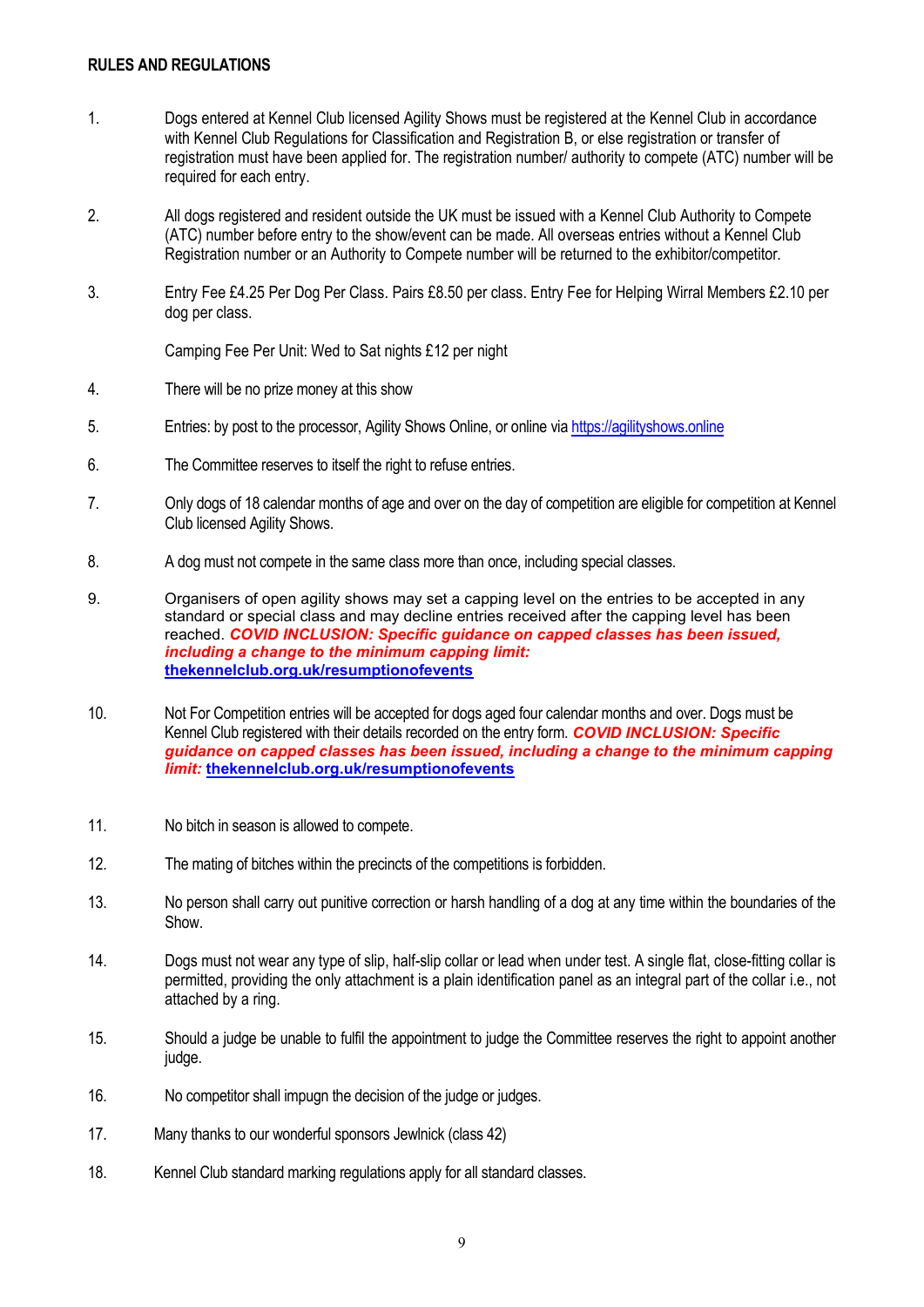19. Special Any size Classes (38,39,40,41,80,81,82,83): Jumps will be set at Medium (450mm), Small(350mm) or micro (250mm) height. Handlers may decide on the day which height they wish to run their dogs at. The Special Any size courses will only include jumps and tunnels. Separate awards will be made in these classes to Veteran dogs of 9 years or over on the first day of the show

i.e., for dogs born on or before 16<sup>th</sup> July 2013. If a dog's date of birth is unknown, please specify on the entry form if it is a veteran. A dog entered in any of these classes will not be able to enter in any other classes at this show.

- 20. The height limit for dogs.
	- a. Large Dog classes For dogs measuring over 500mm at the withers.
	- b Intermediate Dog classes For dogs measuring over 430mm and measuring under 500mm at the withers
	- c Medium Dog classes For dogs measuring over 350mm and measuring 430mm or under at the withers*.*
	- d Small Dog classes For dogs measuring 350mm or under at the withers*.*
- 21. Judges at an Agility Show may not enter for competition a dog which is recorded in their ownership or part ownership; or handle a dog at the Show at which they are judging. Dogs may be disqualified if proved to have been handled in the class by the scheduled judge's spouse or immediate family, or resident at the same address as the scheduled judge.
- 22. Removal of dogs from Competition:

Following discussion between the show management and/or a veterinary surgeon, a dog shall be prevented from competing and/or removed from the Show if it is: -

- a. A bitch which is in season.
- b. Suffering from any infectious diseases or contagious disease.
- c. Interfering with the safety or chance of winning of an opponent.
- d. Of such temperament or is so much out of control as to be a danger to the safety of any person or other animal.
- e. Likely to cause suffering to the dog if it continues competing.

The circumstances of such a removal shall be recorded in the competition/show Incident Book and submitted to the Kennel Club.

- 23. Dog Agility is a competitive and physically strenuous activity. It is the responsibility of the owner/handler to ensure their dog is 'fit for function' and that they themselves are fit to take part. By signing the entry form you confirm that to the best of your knowledge your dog is fit and able to take part in Agility classes on the day of the show.
- 24 In estimating the number of awards won, all wins up to and including **25 days before** the start of the competition, i.e., 21**st June 2022** shall be counted when entering for any class. For these purposes, a competition shall be defined as all classes covered within the same schedule. In the event that a dog becomes eligible for the next grade at a particular show, after the entry for that show has been sent, it is the competitor's responsibility to notify Agilityshowsonline at least **14 days before** the date of the show i.e., **to be received by 2nd July 2022**. The dog will then be moved into the appropriate class(es) for the next grade. The dog must be moved into the corresponding number of classes as were entered at the lower grade. If there are fewer or no classes available for the next grade the competitor will be offered a refund of the relevant entry fees.
- 25. Should circumstances so dictate the Society, in consultation with the Judges, may alter arrangements, as necessary. Such changes and the circumstances surrounding them will be reported to the Kennel Club.
- 26. If the show is cancelled due to unforeseen circumstances, the society will refund fees, less reasonably incurred expenses, on receipt of a refund request and a stamped self-addressed envelope submitted to the show secretary within 1 month of the show date**.**
- 27. Except for mobility aids, nothing shall be carried in the hand while the dog is under test and food shall not be given to a dog whilst in the ring. Competitors are prohibited from wearing bags or leads whilst under test.
- 28. Should the judge deem a re-run is required, any result and/or faults gained in the previous run must be discounted.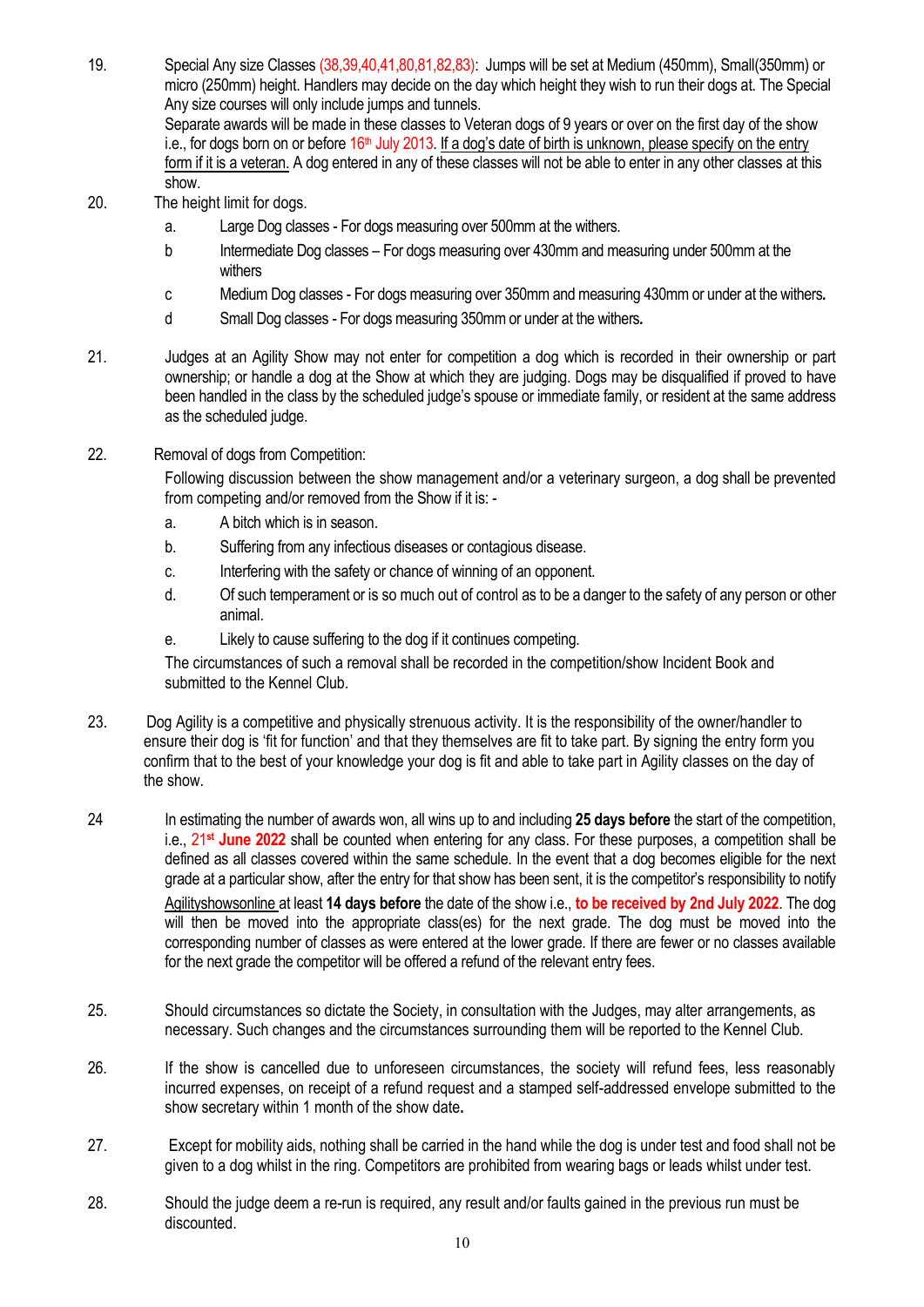- 29. Separate entry forms must be completed by each owner and must be signed by the owner or his authorised agent in accordance with provisions specified thereon. Entry forms must be accompanied by the appropriate fees.
- 30. No passes are required for entry into this show.
- 31. Competition of Dogs Suffering from Contagious or Infectious Disease No dogs suffering from infectious or contagious disease or having been exposed to such disease during the period of 21 days prior to the Competition may compete. Competitors infringing the Regulation will be liable to be fined and/or dealt with under Kennel Club Rule A11.
- 32. It is the competitor's responsibility to be available for their class and running order. Competitors must run as close to their running order as possible. Failure to do so may be reported to the Kennel Club.
- 33. Animals in Event

No animal other than one officially entered shall be brought into the precincts of the event during its continuance, except any dogs registered to assist the disabled, or dogs required for educational or instructional purposes or by permission of the Board.

However, at the discretion of the show society, a dog brought to the show by a spectator may be admitted into the precincts of the dog show, with the proviso that those in charge of the dog sign a declaration confirming the dog is free from disease and that the dog will be always kept under proper control.

- 34. A pay on the day class will be held if time permits.
- 35. A practice ring may be available to dogs entered for competition at the show, if space allows. This ring must be supervised by a responsible adult with agility knowledge.

#### 36. Welfare of Dogs

An exhibitor (or competitor) whose dog is entered at a Kennel Club licensed event should take all reasonable steps to ensure the needs of their dog(s) are met and should not knowingly put their dogs' health and welfare at risk by any action, default, omission or otherwise. A breach of this Regulation may be referred to the Board for disciplinary action under Kennel Club Rules and Regulations. The use of pinch collars, electronic shock collars, or prong collars, is not permitted at any Agility show licensed by the Kennel Club. This shall apply at the venue and within the precincts of the show.

### 37 **Special Junior Classes (Classes 37 & 79)**

Open to Junior handlers under the age of 18 years on the first day of the show. i.e., for handlers born on or after **16 th July 2001**. For Large, Intermediate, Medium, and Small dogs. The awards will be split between grades 1-3 combined and grades 4-7 combined.

- 38 All dogs are entered at their owners' risk, whilst every care will be taken, the Wirral Alsatian Training Society will not accept responsibility for the loss, damage or injury to any persons, dogs, or property.
- 39. No refunds will be given in the event of incorrect monies being submitted, it is the competitors' responsibility to check their entries before submission, all entry forms must contain the signature of the owner before a dog is eligible to take part in the show.
- 40. Competitors must follow the instructions of the stewards with respect to parking, camping and conduct within the show boundaries, there should be a clear roadway between aisles of campers for safety reasons, no fencing across from one aisle to another will be allowed. Campers are responsible for their own fire precautions within camping accommodation. A fire bucket with either water or sand must be positioned at the front of each camping unit.
- 41. The parking of vehicles and camping is at the risk of the owners and Wirral ATS will not be held responsible for any damages caused.

The show ground is near a golf course and cricket pitch and stray balls may occur.

42. Smoking will not be permitted in any of the tents, awnings or marquees which are in use for the general public/competitors at the show.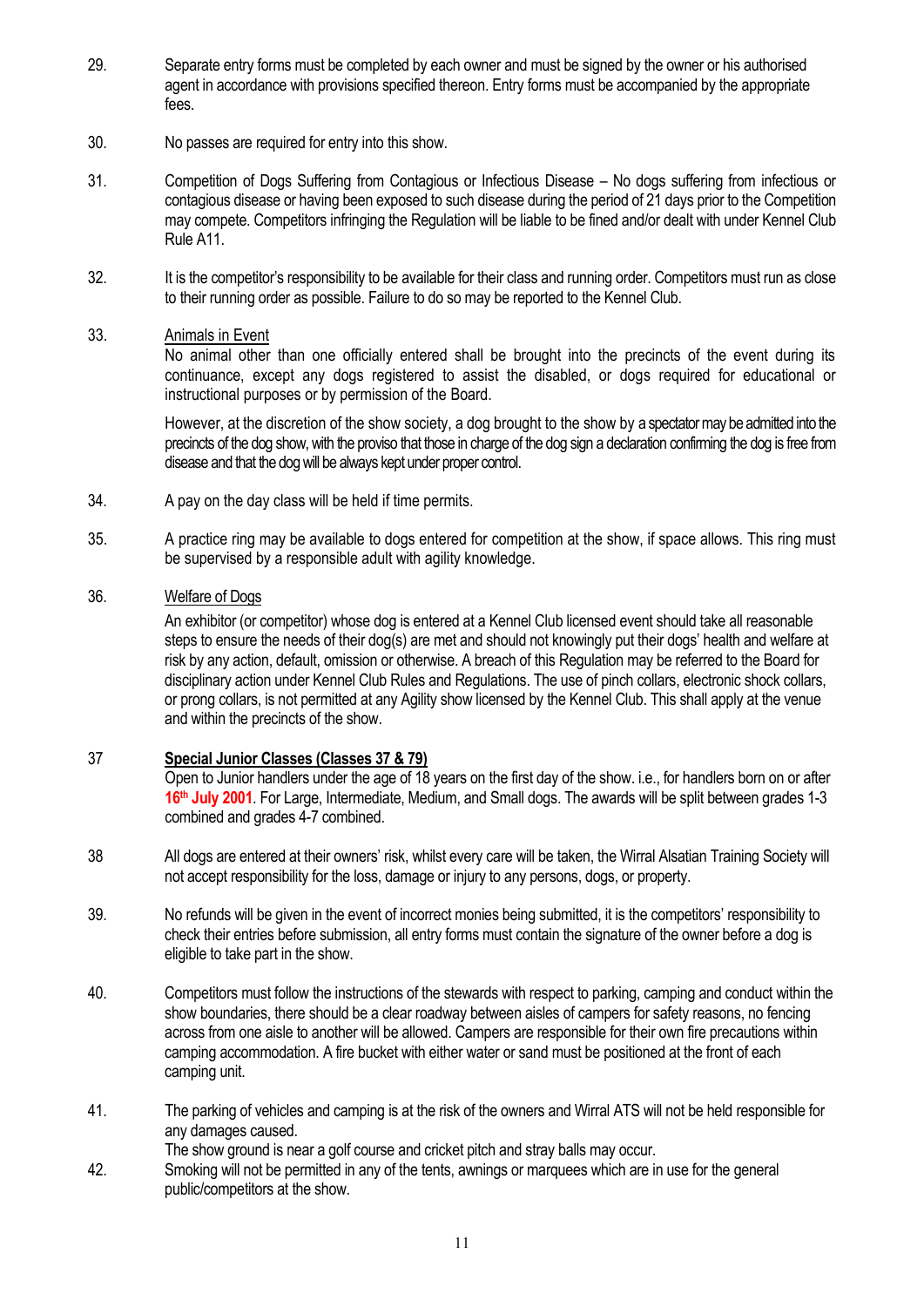- 43. No refunds after the closing date except in exceptional circumstances.
- 44. If you enter the show by paper entry form and choose to download your ring cards you are agreeing for the information on them to be publicly viewable online.
- 45. The show organisers or their authorised agents may make results from this show publicly available and share results with third parties for the same purpose.

**Children under the age of 11 are the responsibility of and must be accompanied at all times by a parent or guardian including when competing**.

# **PRIZES**

Awards will be based on the number of entries in each class (or each grade in graded classes) at the close of entries

# **ROSETTES:**

To at least 10% of the entry in each class (or grade in graded classes)

# **TROPHIES,**

based on the number of entries in each class:

1<sup>st</sup> place in all classes 2  $2<sup>nd</sup>$  place entries  $30+$ 

# **CLEAR ROUND ROSETTES:**

Available for unplaced dogs in all classes

### **BooBoo (Polar Moonbeam) Gundog Perpetual Trophy**, In memory of BooBoo 01/03/96 to 03/06/09

Alison and Tony Griffiths have kindly donated a perpetual trophy in memory of BooBoo who was sadly given sleep on the 3rd June 2009. The trophy will be awarded to the "Best" Gundog of the Show" Open To all sizes.

## **Shadow (Innocent Dam of Ehsan) ABC Perpetual Trophy** In memory of Shadow 25.04.02 - 03.03.14

Rachel Wallwork competed at Wirral with Shadow for many years having fun here The trophy is to be awarded to the "Best Large ABC from Large grades  $1 - 3$  of the weekends"

If you have a gundog or a Large grade 1-3 ABC and are placed or get a clear round over the weekend in any class, please come to the secretary's' tent and complete a form.

# **Directions to venue**

LEAVE MOTORWAY M53 AT JUNCTION 5 (EASTHAM ROUNDABOUT). TAKE A41 SIGNPOSTED BROMBOROUGH/BIRKENHEAD, STAY ON THIS ROAD, OVER 6 SETS OF TRAFFIC LIGHTS. AT 7TH SET OF TRAFFIC LIGHTS (KANGAROO STORAGE/GATEWAY HOUSE ON YOUR RIGHT) TURN RIGHT, SIGN POSTED "WIRRAL INTERNATIONAL BUSINESS PARK" ONTO OLD HALL ROAD.

#### **PLEASE TAKE CARE THERE HAVE BEEN SEVERAL ACCIDENTS AT THIS JUNCTION**

FOLLOW SIGNS FOR LEVERHULME SPORTS FIELD, RIGHT AT ROUNDABOUT ONTO RIVERWOOD ROAD AND THEN FIRST RIGHT INTO WARREN LANE, FOLLOW THIS ROAD INTO CAR PARK.

# **PLEASE NOTE THAT DUE TO THE LIMITED SPACE ON THE SPORTS FIELD, DAY PARKING MAY BE SITUATED ON THE MAIN CAR PARK.**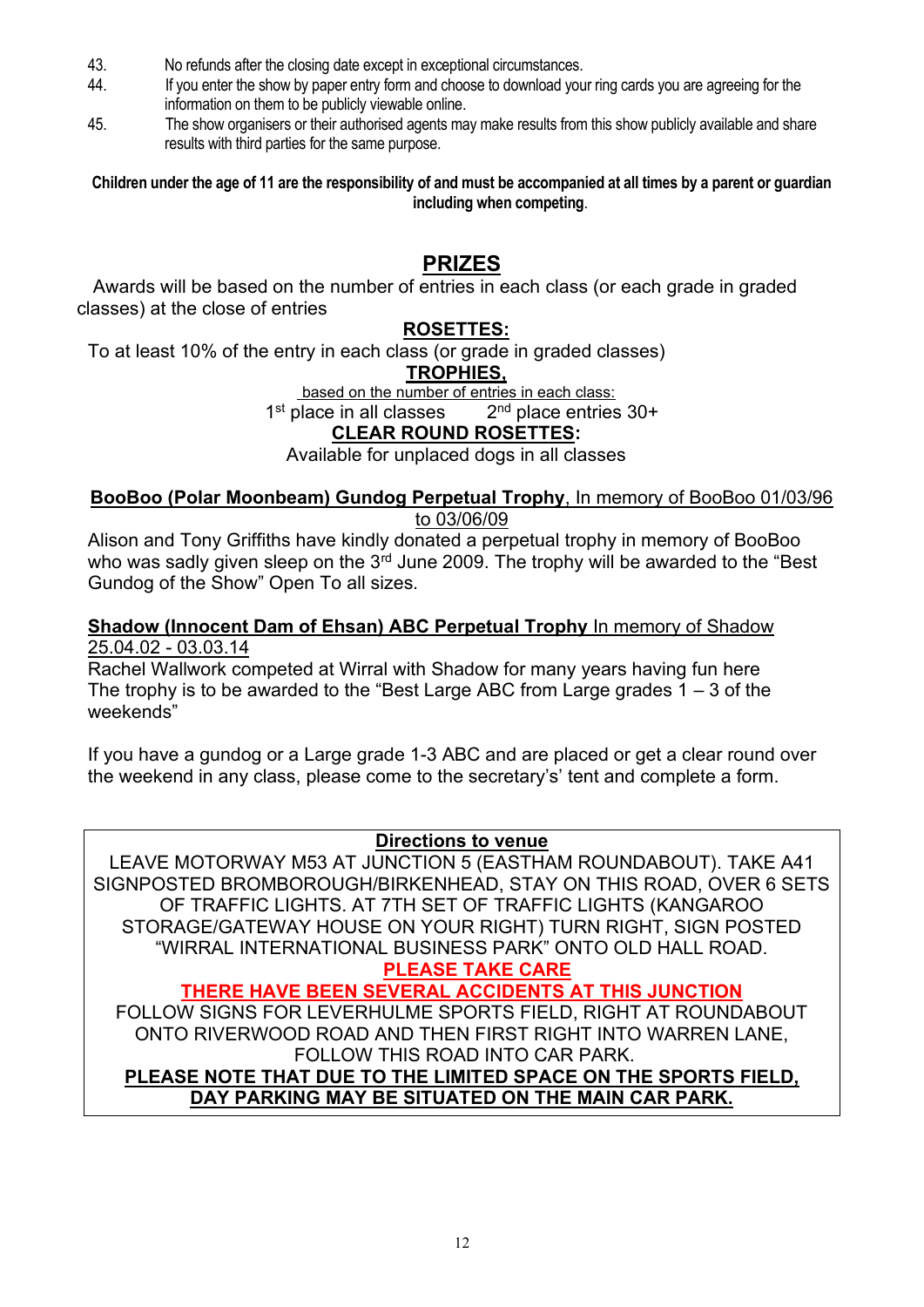

**Wirral Alsatian Training Society** Open Agility Show ~ Saturday 16<sup>th</sup> & Sunday 17<sup>th</sup> July 2022 Held under Kennel Club Rules and Regulations H & H (1) At Leverhulme Sports Field, Bromborough, Wirral. Closing Date ~ 1<sup>st</sup> June 2022 (1st Class Postmark) Online 3<sup>rd</sup> June 2022 **ALL** Entries To:~ **Wirral ATS c/o ASO, Parkview, Brinklow Road, Easenhall, Rugby, Warks CV23 0JD Tel 01788 834670**

**or Online at [www.agilityshows.online](http://www.agilityshows.online/)**

| For Competition on next page. (* These details must be given in terms identical with registration of the dog at the Kennel Club) |                            |         |       |                                        |             |                  |      |      | A dog must at the time of the entry for the competition, be registered as reguired by Kennel Club Rules and Regulations in the owner's name (or else registration<br>or transfer of registration applied for). One Line for each dog. Classes in numerical order. Please enter Junior Class on separate line. Please enter Dogs Not                                                                                                                             |                                          | <b>S.A.E NOT REQUIRED</b>                                      |           |                                               |
|----------------------------------------------------------------------------------------------------------------------------------|----------------------------|---------|-------|----------------------------------------|-------------|------------------|------|------|-----------------------------------------------------------------------------------------------------------------------------------------------------------------------------------------------------------------------------------------------------------------------------------------------------------------------------------------------------------------------------------------------------------------------------------------------------------------|------------------------------------------|----------------------------------------------------------------|-----------|-----------------------------------------------|
| *KC Reg No or ATC No.                                                                                                            | *KC Registered Name of Dog |         | Grade | *Date of<br>Birth/Vet<br>(see rule 18) |             | *Breed           | Size | *Sex | Handlers Name                                                                                                                                                                                                                                                                                                                                                                                                                                                   | <b>JUNIOR</b><br>DATE of<br><b>BIRTH</b> | ENTER IN CLASS NO<br><b>ORDER</b><br>SAT <sub>16</sub> TH      |           | ENTER IN CLASS NO<br><b>ORDER</b><br>SUN 17TH |
|                                                                                                                                  |                            |         |       |                                        |             |                  |      |      |                                                                                                                                                                                                                                                                                                                                                                                                                                                                 |                                          |                                                                |           |                                               |
|                                                                                                                                  |                            |         |       |                                        |             |                  |      |      |                                                                                                                                                                                                                                                                                                                                                                                                                                                                 |                                          |                                                                |           |                                               |
| Pairs (Class 42)<br>Dogs Name                                                                                                    |                            | Handler |       |                                        | <b>Size</b> | Pairs (Class 42) |      |      | Dogs Name                                                                                                                                                                                                                                                                                                                                                                                                                                                       |                                          | Handler                                                        |           | Size                                          |
| $\log 1$                                                                                                                         |                            |         |       |                                        |             | Dog 1            |      |      |                                                                                                                                                                                                                                                                                                                                                                                                                                                                 |                                          |                                                                |           |                                               |
| $\log 2$                                                                                                                         |                            |         |       |                                        |             | Dog 2            |      |      |                                                                                                                                                                                                                                                                                                                                                                                                                                                                 |                                          |                                                                |           |                                               |
| Name of owner(s)                                                                                                                 |                            |         |       |                                        |             |                  |      |      |                                                                                                                                                                                                                                                                                                                                                                                                                                                                 |                                          | Entries: (On NO account will entries be accepted without fees) |           |                                               |
| Address                                                                                                                          |                            |         |       |                                        |             |                  |      |      | No of Entries __________ @ £4.25 per dog / per class, Pairs £8.50 per class                                                                                                                                                                                                                                                                                                                                                                                     |                                          |                                                                |           |                                               |
|                                                                                                                                  |                            |         |       |                                        |             |                  |      |      |                                                                                                                                                                                                                                                                                                                                                                                                                                                                 |                                          | (Entry Fee of £2.10 for Wirral Members Helping) see rule 3     |           |                                               |
| Postcode                                                                                                                         |                            |         |       |                                        |             |                  |      |      |                                                                                                                                                                                                                                                                                                                                                                                                                                                                 |                                          | Camping Wed to Sat nights £12 per night W/T/F/S                |           |                                               |
| Telephone Number                                                                                                                 |                            |         |       |                                        |             |                  |      |      | If camping space is unavailable do you wish your entries to be returned ? If Yes please enclose an SAE Y/N                                                                                                                                                                                                                                                                                                                                                      |                                          |                                                                |           |                                               |
| <b>Email Address</b>                                                                                                             |                            |         |       |                                        |             |                  |      |      | I am aware that all Small Medium and Intermediate dogs need to be measured before<br>competing in accordance with Regulation H(1)(B)4                                                                                                                                                                                                                                                                                                                           |                                          | Tick box                                                       |           |                                               |
| Handlers Name & Address                                                                                                          |                            |         |       |                                        |             |                  |      |      | Running orders will be available to download online at www.agilityshows.online (free) OR if you want your running                                                                                                                                                                                                                                                                                                                                               |                                          |                                                                |           |                                               |
| (If Different to Owner)                                                                                                          |                            |         |       |                                        |             |                  |      |      | orders posted to you please enclose fee of £2 (NO S.A.E)                                                                                                                                                                                                                                                                                                                                                                                                        |                                          | Tick if you wish to download                                   |           | £2.00                                         |
|                                                                                                                                  |                            |         |       |                                        |             |                  |      |      | Cheques made payable to Wirral Alsatian Training Society WITHOUT ABBREVIATION!                                                                                                                                                                                                                                                                                                                                                                                  |                                          |                                                                | $Total =$ |                                               |
|                                                                                                                                  |                            |         |       |                                        |             |                  |      |      | INSTRUCTIONS ~ This form must be used by one person only (or partnership). Writing must be in ink or indelible pencil. use one line only for each dog. The name of the dog and all the details as recorded with the Kennel Cub<br>form. If an error is made the dog may be disqualified by the Committee of the Kennel Club. All dogs must be REGISTERED at the Kennel Club in the name of the owner. If the registration or transfer of ownership has not been |                                          |                                                                |           |                                               |

after its name. Please put classes in numerical order and USE BLOCK CAPITALS throughout when completing this entry form. PLEASE CHECK ALL DETAILS BEFORE POSTING.

accepted without fees. If a dog is in the process of Registration or Transfer at the time entry is made, add the letters NAF or TAF as appropriate

#### **Kennel Club Declaration**

I/We agree to submit to and be bound by Kennel Club Limited Rules & Regulations in their present form or as they may be amended from time to time in relation to all canine matters with which the Kennel Club is concerned an the basis that all current single or joint registered owners of this dog(s) have authorised/consented to this entry.

for before the closing date of entries. In case of dispute proof of postage of such applications may be required by the Kennel Club. Dogs under 18 months of age on the day of the competition cannot be entered for competiti

I/We also undertake to abide by the Regulations of this Show and not to bring to the Show any dog which has contracted or been knowingly exposed to any infectious or contagious disease during the 21 days prior to the Show, visible condition which adversely affects its health or welfare. I/We further declare that, I believe to the best of my knowledge that dogs are not liable to disqualification under Kennel Club Agility Show Regulations. Signature(s) of owner(s) authorised agent: Date